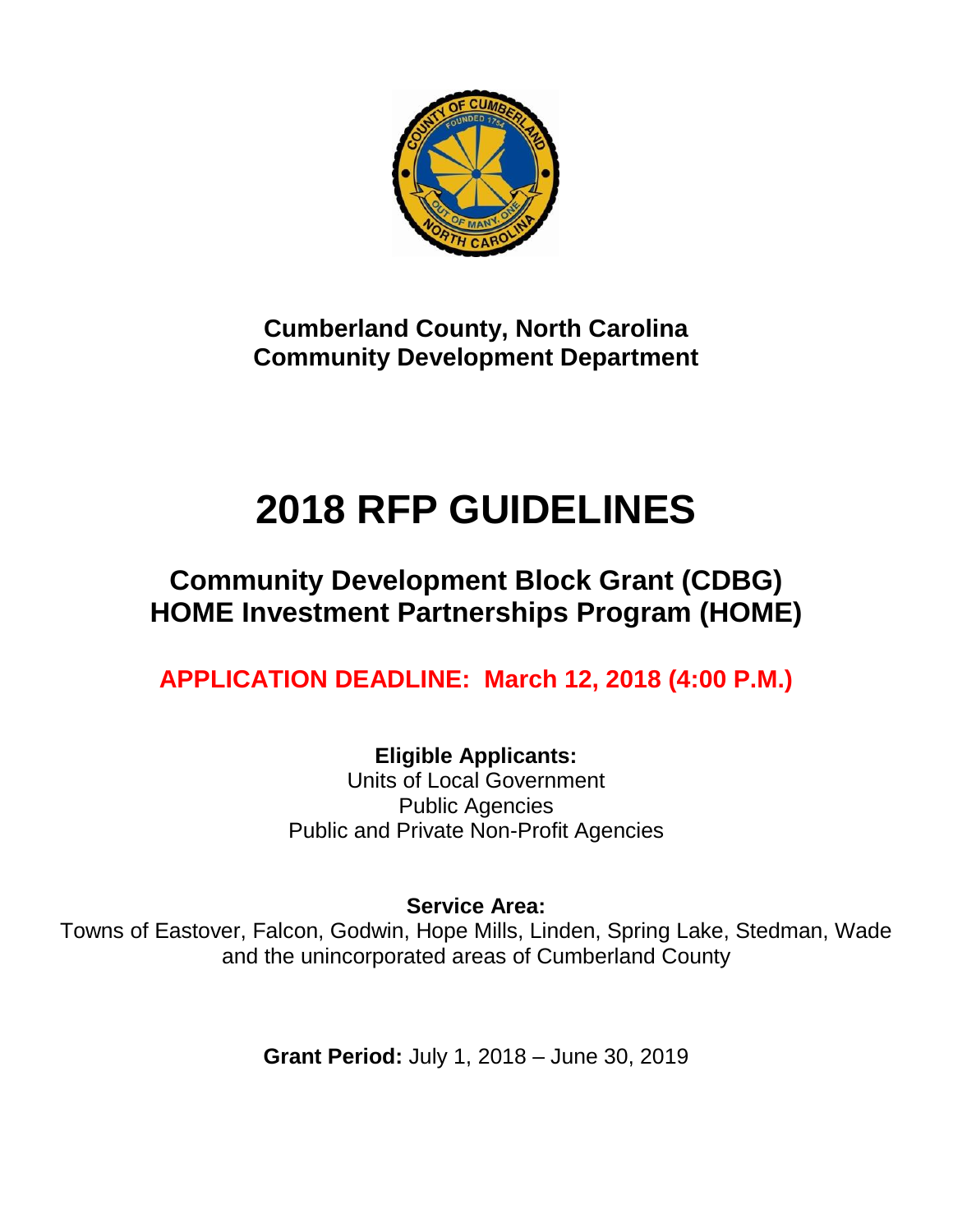# **I. INTRODUCTION**

These guidelines provide background and application process information for the Community Development Block Grant (CDBG) and HOME Investment Partnerships Program (HOME) funds. CDBG and HOME funds received by Cumberland County, North Carolina (through the Community Development Department) are for use within the County's geographic jurisdiction, which includes the Towns of Eastover, Falcon, Godwin, Hope Mills, Spring Lake, Stedman, Wade and the unincorporated areas of Cumberland County. CDBG funds are an annual entitlement received from the U.S. Department of Housing and Urban Development. Funds are to benefit low and moderate-income persons /areas or eliminate slum and blighting conditions.

Cumberland County, through its Citizen Participation process, has developed a Consolidated Plan that lists local housing, homelessness, and non-housing community development priority needs. Cumberland County uses its CDBG and HOME funds to further its community development efforts and meet identified priority needs. Cumberland County Community Development (CCCD) has identified the following priority needs in its 2015-2020 Consolidated Plan.

| <b>Priority Need</b>              | <b>Description of Activities</b>                                              |
|-----------------------------------|-------------------------------------------------------------------------------|
| <b>Affordable Housing</b>         | Housing goals and objectives that maintain and increase the availability      |
|                                   | and accessibility of decent, safe and affordable housing to include           |
|                                   | acquisition, new construction, rehabilitation, clearance, demolition and      |
|                                   | down payment assistance.                                                      |
| Homelessness                      | Consist of goals and objectives to benefit the homeless that include          |
|                                   | increasing the number of units of transitional, permanent supportive and      |
|                                   | affordable housing; explore and promote a facility to provide support         |
|                                   | services, referrals and resources to homeless individuals; rental and utility |
|                                   | assistance to help prevent homelessness and to reduce homeless                |
|                                   | population and increase chances for sustained independence.                   |
| Non-Housing Community Development | Consist of goals and objectives to provide assistance to low income           |
|                                   | persons with medical and/or health care services increase community           |
|                                   | awareness of available transportation services and resources to address       |
|                                   | infrastructure concerns in the smaller towns and coordinate with other        |
|                                   | county departments and agencies to address the water, sewer and               |
|                                   | drainage issues and promote economic development.                             |

You may view a copy of the Consolidated Plan at the Cumberland County Community Development Office, 707 Executive Place, Fayetteville, NC or on the Community Development website at [http://www.co.cumberland.nc.us/departments/community](http://www.co.cumberland.nc.us/departments/community-development-group/community_development/plans-reports)[development-group/community\\_development/plans-reports.](http://www.co.cumberland.nc.us/departments/community-development-group/community_development/plans-reports)

CDBG funding cannot replace local funding of low-income activities, but is meant to supplement that funding. Cumberland County will not reimburse costs involved in applying for CDBG and HOME funding.

# **II. PROJECT REQUIREMENTS**

# **Who Can Apply**

#### CDBG Program

Eligible applicants include:

- 1. Units of local governments  $570.200(f)(1)(i)(A)$
- 2. Public Agencies  $570.200(f)(1)(iii)$
- 3. Public or Private Non-profit Agencies 570.500(c)

HOME Program

Eligible applicants include:

1. Private builders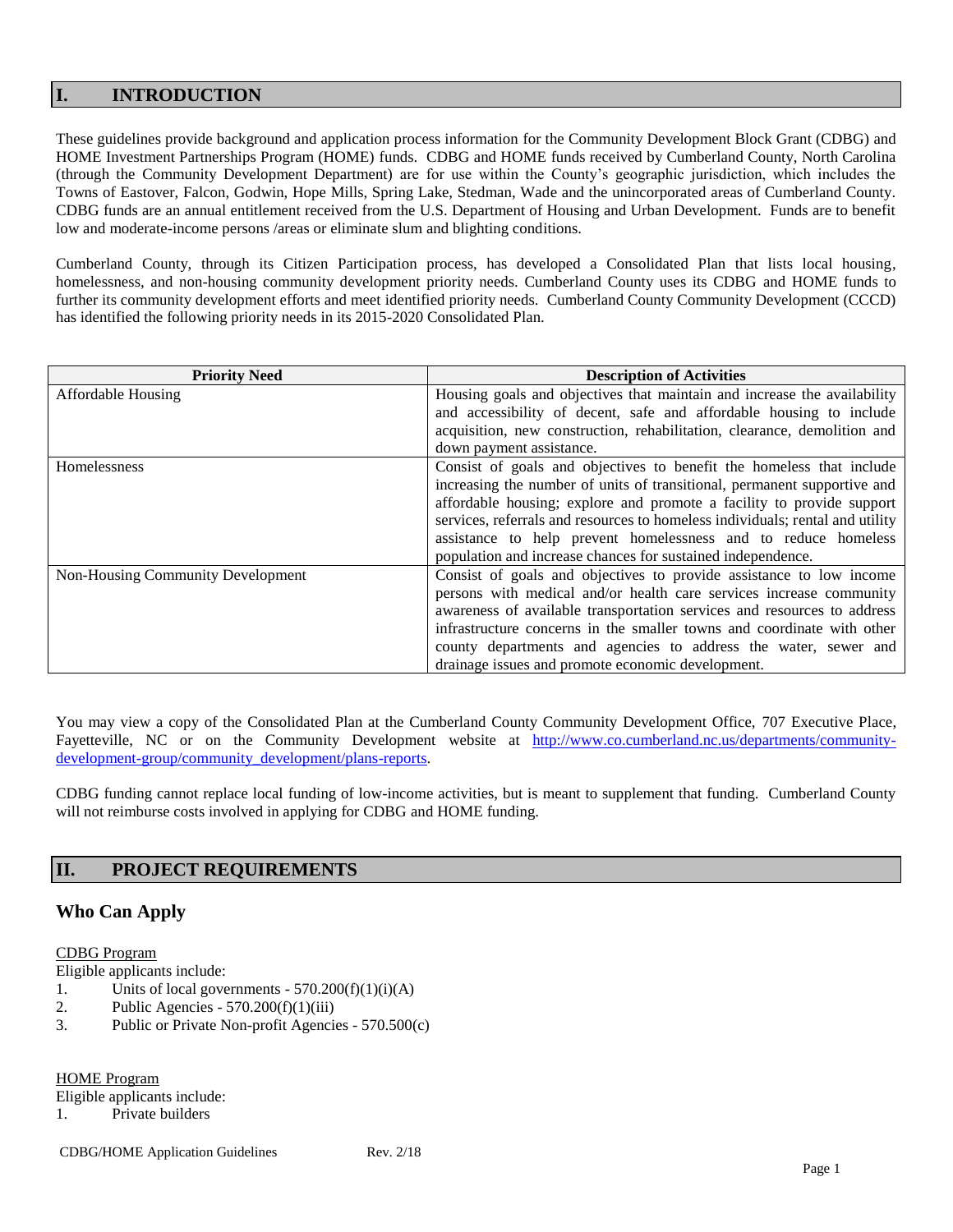- 2. Developers
- 3. Nonprofit community groups
- 4. Community Housing Development Organizations (CHDO's)

### **Other**

1. Community Based Development Organizations (CBDO's)

# **National objectives requirement**

If applying for CDBG funds, an activity (or project) must meet one of three National Objectives:

- -Benefit to Low and Moderate Income Persons; OR
	- -Prevention or Elimination of Slums or Blighted areas as pre-approved by HUD; OR
	- -Other Urgent Needs (as in a national disaster declared by the President or state declared disaster).

# **1. Benefit to Low and Moderate Income Persons**

Activities benefiting low and moderate-income persons (meeting HUD's income criteria) will be considered to benefit low and moderate-income persons. Please reference CDBG regulations 570.209 for more detailed information, as this is a brief summary.

# a. Area Benefit Activities (LMA) - Map and L/M Census Data Attached

For these purposes, an Area Benefit activity is an activity *that is available to benefit all the residents of an area* that is primarily residential. In order to qualify as addressing the national objective of benefit to low/moderate income persons on an area basis, an activity must meet the identified needs of low/moderate income persons residing in an area where at least 51 percent of the residents are low/moderate income persons. The benefits of this type of activity are available to all residents in the area regardless of income.

- Available to all residents of the particular area delineate boundaries of service area; and
- At least 51% of the residents of the particular area are low and moderate income persons using officially recognized data, such as attached HUD Census Data; and
- Particular area is primarily residential in character.

# b. Limited Clientele Activities (LMC)

A *Low/Moderate income limited clientele activity* is an activity, which provides benefits predominantly to low to moderate-income persons rather than everyone in an area generally. It may benefit particular persons without regard to the area in which they reside, or it may be an activity which provides benefit on an area basis but only to a specific group of persons who reside in the area. In either case, at least 51% of the beneficiaries of the activity must be documented Low to Moderate income persons. To qualify under this requirement, the activity must meet one of the following:

- The following groups are presumed by HUD to be principally low and moderate income persons such as; 1) abused children; 2) battered spouses; 3) elderly persons; 4) handicapped adults; 5) homeless persons; 6) illiterate persons; 7) migrant farm workers; OR
- The activity requires information on family size and income to document that at least 51% of clientele are persons whose family income does not exceed **HUD's low and moderate income criteri**a; OR
- The activity has income eligibility requirements which limit the activity exclusively to low and moderate income persons; OR
- Be of such a nature and be in such location that it may be concluded that the activity's clientele will primarily be low and moderate-income persons.

# **2. Prevention or Elimination of Slum or Blight**

A slum/blight survey must be completed, adopted locally, approved by Cumberland County and HUD before any activities are undertaken under this National Objective. Examples include:

- Acquisition and demolition of a dilapidated property;
- Rehabilitation of a decayed community center that eliminates code violations that are detrimental to the health and safety of potential occupants like faulty wiring, falling plaster, or other similar conditions;
- Preservation of a deteriorated building of historic significance; and
- Financial assistance to a business to demolish a decayed structure and construct a new building on the site.

# **3**. **Other Urgent Needs (URG)**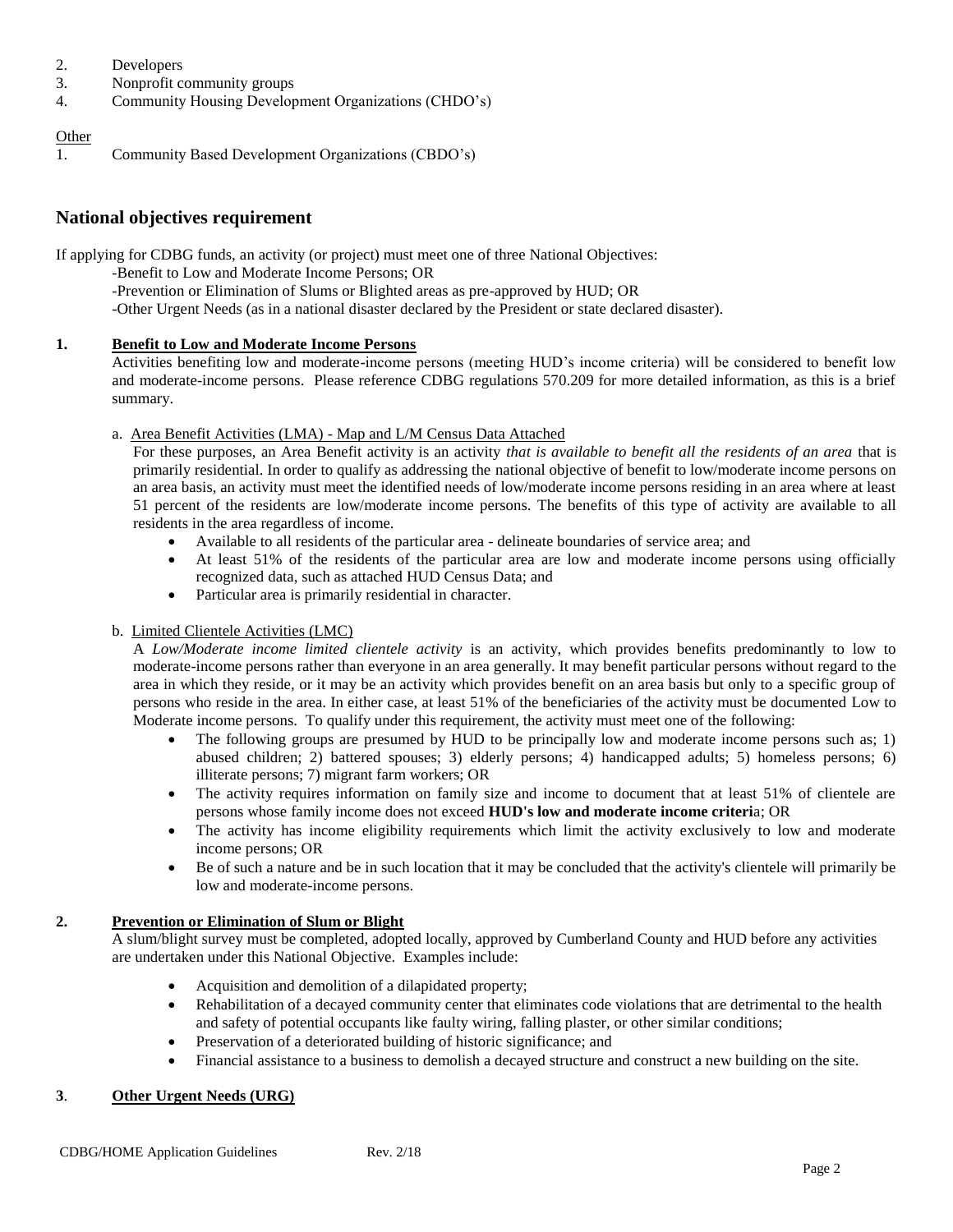Activities determined to meet a community development need, having a particular urgency (declared a national emergency) must document:

- The nature and degree of seriousness of the condition requiring assistance;
- Evidence that the recipient certified that the CDBG activity was designed to address the urgent need;
- Information on the timing of the development of the serious condition; and
- Evidence confirming that other financial resources to alleviate the needs were not available.

### **III. CDBG-FUNDED ACTIVITIES**

#### **Activities Allowable**

For the Program Year 2018 (July 1, 2018 – June 30, 2019), applications will be reviewed for the following activities:

1. Public Services [570.201 (e)] including labor, supplies, and materials. There is a 15% cap (of the total CDBG allocation) on this category. Proposed **public service projects must be either: a new service or a quantifiable increase in the level of an existing service**. Public services include, but are not limited to: child care, health care, job training, recreation programs, education programs, public safety services, fair housing activities, services for senior citizens, services for homeless persons, drug abuse counseling and treatment, energy conservation counseling and testing, homebuyer down payment assistance, etc.

The **following Public Services are not eligible under this category**: political activities, ongoing grants or non-emergency payments (defined as more than 3 consecutive months) to individuals for their food, clothing, rent, utilities, or other income payments (570.207(b)(4).

- 2. Public Facilities and Improvements [570.201(c)] including acquisition, construction, or rehabilitation of the following (see regulations for complete list of eligible types of projects):
	- 1. Streets, street accessories, landscaping and sidewalks
	- 2. Water and sanitary sewer facilities
	- 3. Utilities;
	- 4. Park and recreation facilities;
	- 5. Flood and storm drainage facilities;
	- 6. Homeless centers;
	- 7. Centers for the handicapped or neighborhood facilities;
	- 8. Senior centers;
	- 9. Publicly or Privately Owned Commercial/Industrial
- 3. Affordable Housing Activities

#### **CDBG Eligible Housing Activities**

The following are examples of some housing activities that are eligible for CDBG funding. This list is not all-inclusive and a full list is available in the code of federal regulations (CFR), Part 24, section 570.201.

- 1. Acquisition
- 2. Acquisition of housing for rehabilitation
- 3. Disposition
- 4. Clearance and demolition
- 5. Homeownership assistance
- 6. Rental rehabilitation activities
- 7. Homeowner rehabilitation activities
- 8. Relocation assistance
- 9. Lead-based paint testing and abatement
- 10. Code enforcement
- 11. Historic preservation
- 12. Transitional housing
- 13. Emergency shelters
- 14. Utilities in public right of way
- 15. Conversion of buildings to housing
- 16. Fair housing activities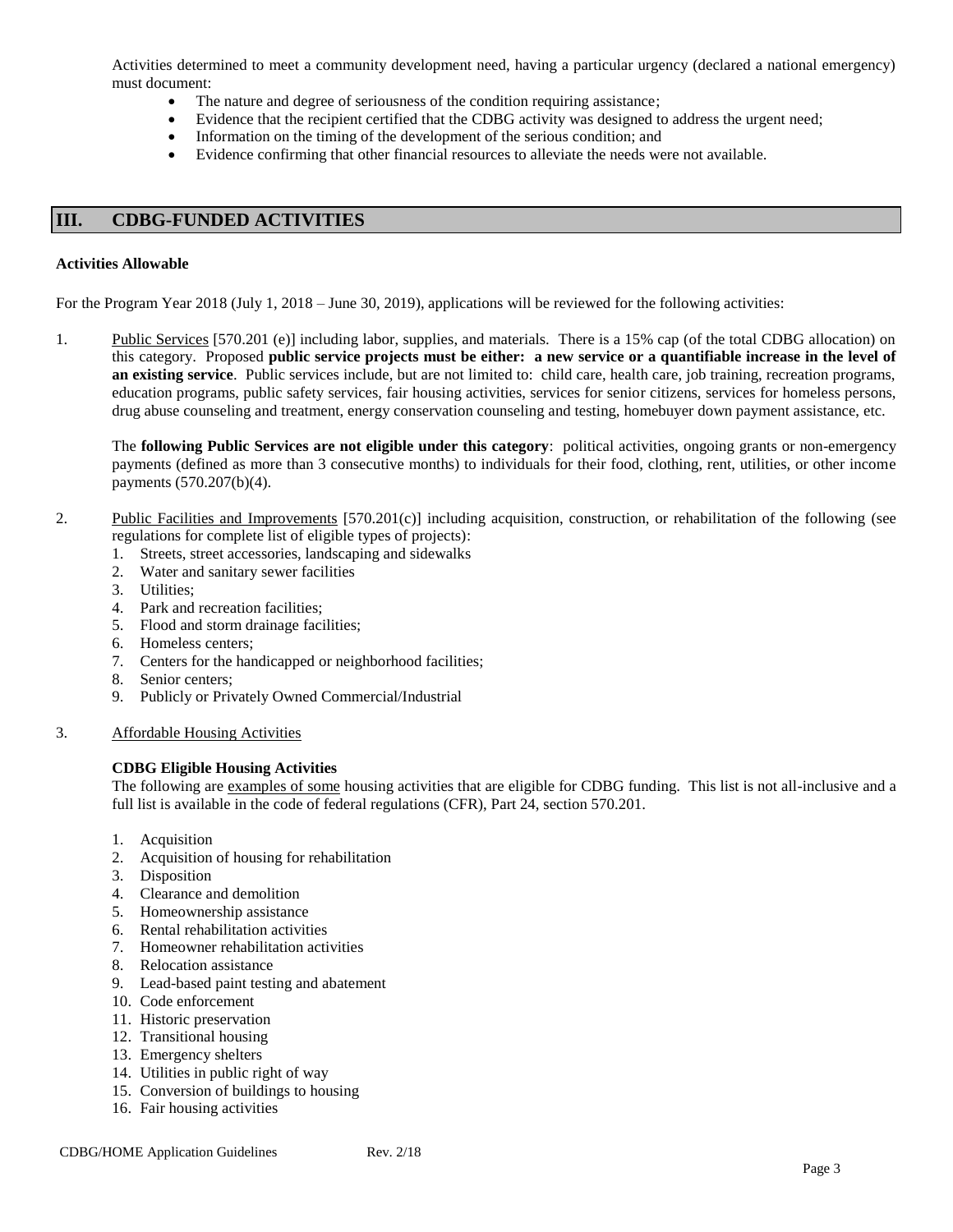17. Housing services in connection with Home Investment Partnerships (HOME) program activities.

#### 4. Economic Development Activities

Creation of job opportunities and/or job training for persons earning 80% or below the median income for Cumberland County.

#### **Ineligible CDBG Activities**

The following are activities which may not be assisted with CDBG funding (CFR Part 24, 570.207):

- 1. Buildings or portions thereof, used for the general conduct of government: This does not include, however, the removal of architectural barriers.
- 2. General Government Expenses: Expenses required to carry out the regular responsibilities of the unit of general local government. Title I of the Housing and Community Development Act of 1974, as amended (through 10-29-92), Section 101, last paragraph: It is the intent of Congress that the Federal assistance made available under this title not be utilized to reduce substantially the amount of local financial support for community development activities below the level of such support prior to the availability of such assistance.
- 3. Political Activities: Shall not be used to finance the use of facilities or equipment for political purposes or to engage in other partisan political activities, such as candidate forums, voter transportation or voter registration.
- 4. Equipment and Furnishings: Is generally ineligible unless such item constitutes all or part of a public service and is required to carry out a CDBG assisted activity or is an integral structural fixture.
- 5. Operating and Maintenance Expenses: The general rule is that any expense associated with repairing, operating or maintaining public facilities, improvements and service is ineligible. Also ineligible are payment of salary for staff, utility costs and similar expenses necessary for the operation of public works and facilities. Please reference CFR 570.207(b)(2) for exceptions and more detail.
- 6. New Housing Construction: and
- 7. Income Payments: Examples of ineligible income payments include: payments of income maintenance, housing allowances and mortgage subsidies.

#### Notes:

1. CDBG funds can be used for new housing construction by Neighborhood-based Nonprofit Organizations, Section 301(c) Small Business Investment Companies, and local development cooperation as part of a neighborhood revitalization, community economic development, or energy conservation project. 2. Fair housing activities are eligible as a CDBG administrative expense.

# **IV. HOME-FUNDED ACTIVITIES**

#### **Activities Allowable**

The following are examples of some housing activities that are eligible for HOME funding. This list is not all-inclusive and a full list is available in the code of federal regulations (CFR), Part 24, section 92.205 – 92.212.

- 1. New construction
- 2. Rehabilitation
- 3. Reconstruction
- 4. Conversion
- 5. Site Improvements
- 6. Acquisition of Property
- 7. Acquisition of Vacant Land
- 8. Demolition
- 9. Relocation Costs
- 10. Project-related Soft Costs

#### **Ineligible HOME Activities**

The following are activities which may not be assisted with HOME funding (CFR Part 24, 92.214):

HOME funds may not be used to:

- 1. Provide project reserve accounts, except as provided in §  $92.206(d)(5)$ , or operating subsidies;
- 2. Provide tenant-based rental assistance for the special purposes of the existing section 8 program, in accordance with section 212(d) of the Act;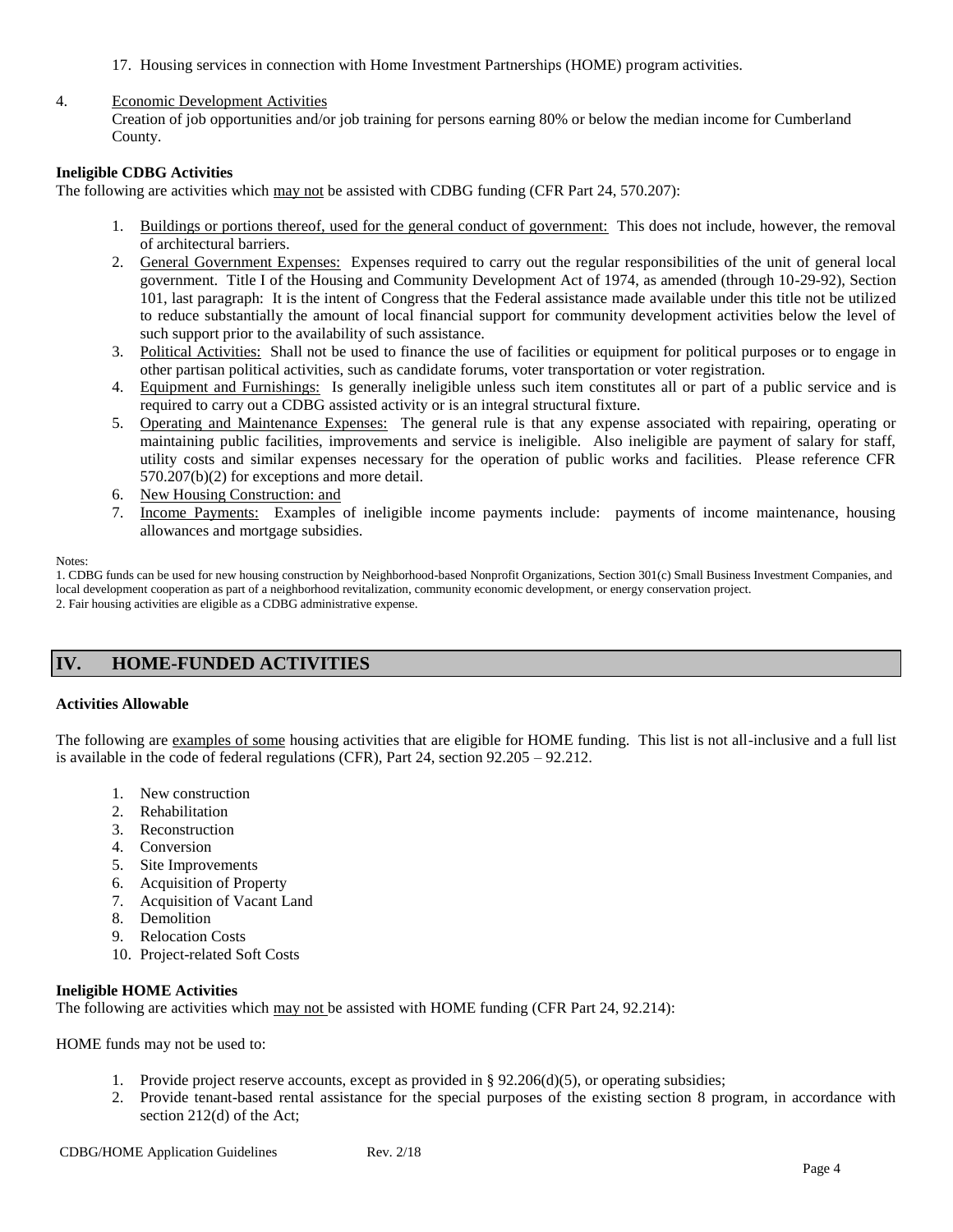- 3. Provide non-federal matching contributions required under any other Federal program;
- 4. Provide assistance authorized under section 9 of the 1937 Act (Public Housing Capital and Operating Funds);
- 5. Provide assistance to eligible low-income housing under 24 CFR part 248 (Prepayment of Low Income Housing Mortgages), except that assistance may be provided to priority purchasers as defined in 24 CFR 248.101;
- 6. Provide assistance (other than tenant-based rental assistance or assistance to a homebuyer to acquire housing previously assisted with HOME funds) to a project previously assisted with HOME funds during the period of affordability established by the participating jurisdiction in the written agreement under § 92.504. However, additional HOME funds may be committed to a project up to one year after project completion (see § 92.502), but the amount of HOME funds in the project may not exceed the maximum per-unit subsidy amount established under § 92.250.
- 7. Pay for the acquisition of property owned by the participating jurisdiction, except for property acquired by the participating jurisdiction with HOME funds, or property acquired in anticipation of carrying out a HOME project; or
- 8. Pay delinquent taxes, fees or charges on properties to be assisted with HOME funds.
- 9. Pay for any cost that is not eligible under §§ 92.206 through 92.209.
- 10. Participating jurisdictions may not charge monitoring, servicing and origination fees in HOME-assisted projects. However, participating jurisdictions may charge nominal application fees (although these fees are not an eligible HOME cost) to project owners to discourage frivolous applications. Such fees are applicable credits under OMB Circular A-87.

#### **Affordability Periods**

To ensure that HOME investments yield affordable housing over the long term, HOME imposes rent and occupancy requirements over the length of an affordability period. For homebuyer and rental projects, the length of the affordability period depends on the amount of HOME assistance to the project or buyer, and the nature of the activity funded. Table 1-1 provides the affordability periods.

| <b>HOME</b> Assistance per Unit or Buyer | Length of the Affordability Period |  |
|------------------------------------------|------------------------------------|--|
| Less than $$15,000$                      | 5 years                            |  |
| $$15,000 - $40,000$                      | 10 years                           |  |
| More than $$40,000$                      | 15 years                           |  |
| New construction of rental housing       | 20 years                           |  |
| Refinancing of rental housing            | 15 years                           |  |

**Table 1-1: Determining the HOME Period of Affordability**

Throughout the affordability period, income-eligible households must occupy the HOME-assisted housing.

#### **Property Standards**

HOME-funded properties must meet certain minimum property standards.

# **V. APPLICATION SUBMITTAL PROCESS**

#### **Funding Application Instructions**

**Deadline:** CCCD must receive grant applications by **4:00 p.m., Monday, March 12, 2018.**

#### **What to Submit**

Complete application will consist of:

- Cover Sheet & Checklist (along with all applicable attachments)
- Part I: Agency Information & Federal Requirements (Required from all applicants) **AND**
- Part II: one of the following types of project:
	- o A (Public Services);
	- o B (Public Facility/Improvements);
	- o C (Affordable Housing Program); **OR**
	- o D (Economic Development).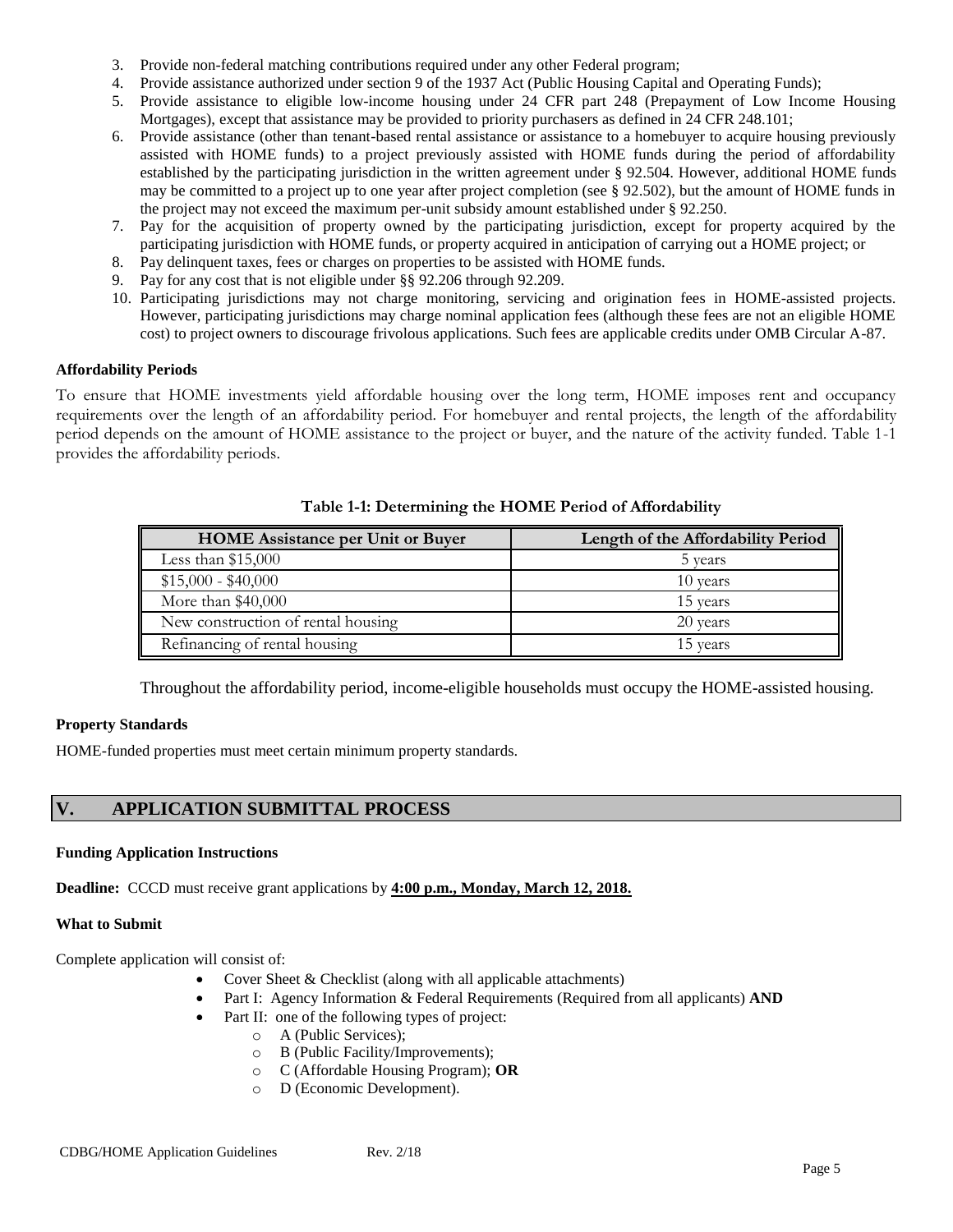**Please submit one (1) signed original and one (1) copy (for a total of 2) for each project**. **Faxed and emailed applications will NOT be accepted.** Please use a separate application if you are submitting for more than one project type. When completing the application, please answer each question thoroughly. If you feel a response is not applicable to your project/program, please indicate not applicable or "N/A" in that section. An application checklist has been included in the application to assist you in packaging your application. If you have questions, contact Dee Taylor at 910-323-6112.

Please submit completed application(s) to:

#### **Dee Taylor, Interim Director Cumberland County Community Development 707 Executive Place Fayetteville, NC 28305**

Copies of the funding application are available at the Cumberland County Community Development Office located at 707 Executive Place, Fayetteville, NC. You can also request the application package through email by contacting Dee Taylor at dtaylor@co.cumberland.nc.us.

In the event that CCCD determines, in its sole discretion, that it is necessary to revise any Part of the application an addendum, supplement, or amendment to this application will be posted at http://www.co.cumberland.nc.us/community dev.aspx. It is the responsibility of the proposer to check the website for any such addendums, supplements, or amendments made to the application.

# **VI. CDBG Application Grant Review and Selection Process**

Upon meeting the minimum threshold requirements, applications will be reviewed by CCCD. CCCD has established the following guidelines for review of applications for funding.

- 1. The Committee will review project applications to determine if the project will meet the priority needs and support the goals and objectives identified in CCCD's Consolidated Plan.
- 2. Each application will be reviewed based on the following categories:
	- a. Project Need & Service Delivery
	- b. Financial Feasibility
	- c. Agency Capacity
	- d. Compliance Issues (If previously funded through CCCD)
- 3. In addition to the above criteria, previous recipients of CCCD funding will also be reviewed based on the following criteria.
	- a. Efficiency of applicant in administering its public services program
	- b. Effectiveness of program
	- c. Documentation that funding will assist in providing an increased level of service
- 4. Funds provided through CCCD are not intended to be a permanent funding source. Agencies will be closely evaluated for their ability to seek other funding sources, in addition to CCCD funds.

# **VII. PROGRAM YEAR**

Cumberland County Program Year is July 1, 2018 – June 30, 2019. CDBG and HOME funding cannot replace local funding of lowincome activities, but is meant to supplement that funding. Cumberland County will not reimburse costs involved in applying for CDBG and HOME funding. No activities can begin for a proposed project until a Subrecipient Agreement is fully executed. Beginning activities before the effective date of the agreement will result in project ineligibility and no reimbursement.

# **VIII. REQUIREMENTS FOR AGENCIES AWARDED FUNDING**

**Documents Needed:** Funded agencies will be required to execute a contract with CCCD and provide the required insurance certificates, endorsements, and other required documents before or at the time of contract signing and before incurring expenses. No

CDBG/HOME Application Guidelines Rev. 2/18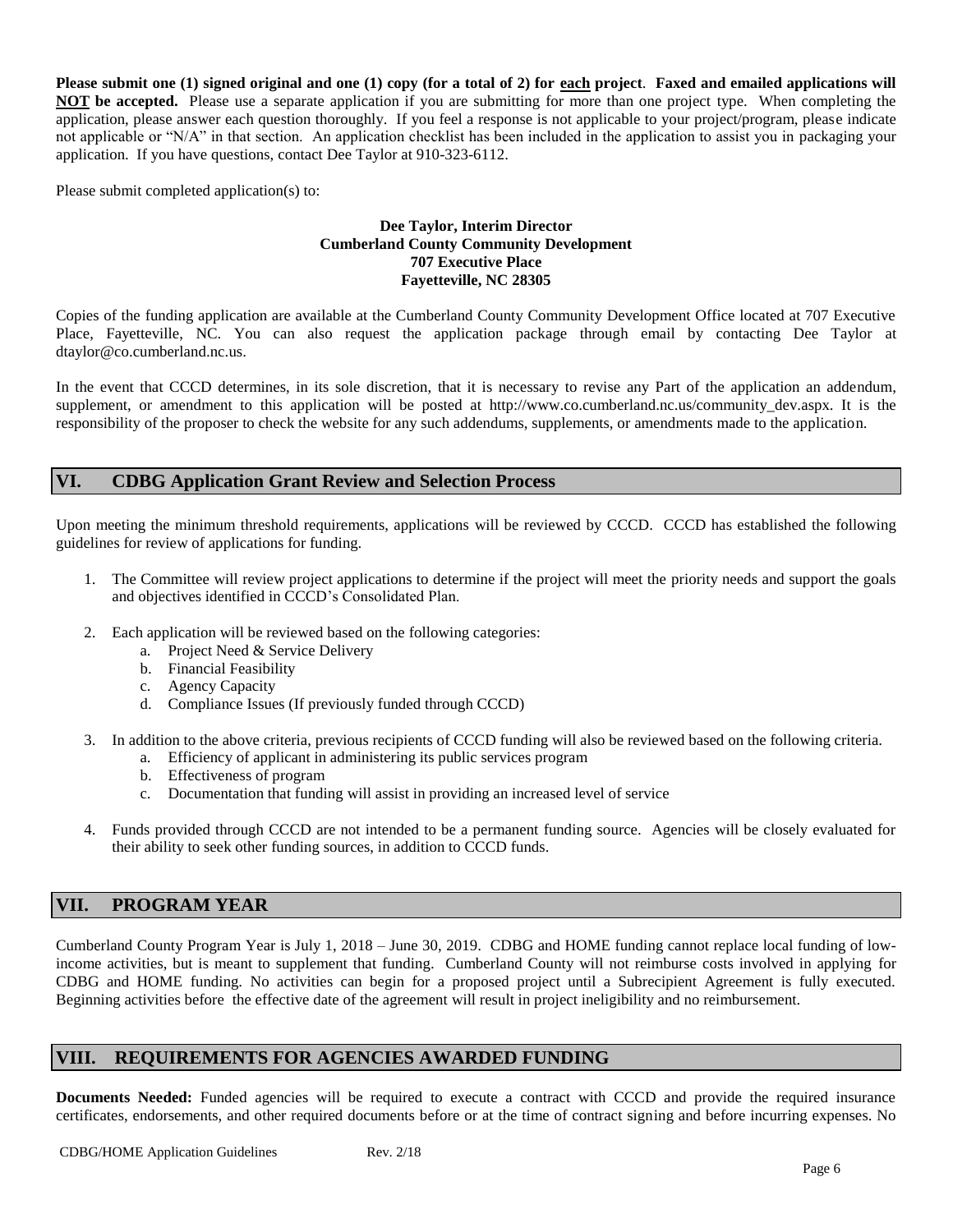activities can begin for a proposed project until a Subrecipient Agreement is fully executed. Beginning activities before funds are officially released will result in project ineligibility and no reimbursement.

**Reporting and records:** CCCD and HUD shall have access to program records. Agencies will be required to obtain and provide individual client data including but not limited to ethnicity, income, disability, race, female head of household, clients 62 years and older and accomplishment data. If Limited Clientele -Client Based option was selected individual client income verification documents need to be obtained. If Limited Clientele - Presumed Benefit option was selected individual income data is not required, but other client data is. If Area Benefit option is used than individual income data is not required but area income information and other client data will be required. Monthly, quarterly and/or year end performance reports are required. Grant files and individual client files must be maintained for a minimum of 4 years after the program has ended.

**Budget and Draw Requests:** Agencies will be required to follow application budget line item amounts in draw requests. Agencies must ensure line items are feasible and give the agency flexibility in program expenditures. Funds will be provided on a reimbursement basis and supporting documentation must be approved by the CCCD staff prior to payment. Reimbursement requests must be submitted at least on a monthly basis.

**Monitoring and Technical Assistance**: The program will be monitored by CCCD for compliance with CCCD and HUD requirements and regulations. HUD staff may also monitor the program for compliance. Program requirements including performance, accomplishments, eligibility, and expenditures will be included in desk and site reviews. CCCD will provide technical assistance as needed or requested to assist with the project progress and success. If the agency is not following the program requirements and regulations funding may be terminated and funding reimbursement required.

**Provide Recognition of funding:** The agency is required to provide recognition for the role of CCCD in services provided through this grant. All activities and items utilized pursuant to this grant shall be prominently labeled as to the funding source.

**Coordinated Intake and Referral (For projects addressing homelessness):** The local Continuum of Care (CoC) has developed a coordinated intake and referral housing system that will help simplify housing referral and placement process for individuals and families experiencing homelessness. The coordinated entry represents a standardized access and referral system for all individuals to ensure that people experiencing homelessness receive appropriate assistance with both immediate and long-term housing and service needs. The entire coordinated entry process uses a "no wrong door" approach, while doing so through a standardized process from initial engagement to successful housing placement. This process will be used initially by housing providers of Federally-funded programs and will expand to other agencies. All providers within the network will use a standardized screening tool so that the prescreening process and its results are communicated clearly and consistently to other providers. The provider who will make the referral will share the recommended housing intervention with the individual who is screened and provide basic information about resources that could be a good fit.

**Addressing Homelessness Goals and Objectives:** In an effort in achieving it objectives to reduce homelessness in Cumberland County, CCCD may require the subrecipient (especially housing providers and/or developers) to serve a certain percentage of clients with incomes that are at or below 30% of the area median income.

**Certifications:** In accordance with the Community Development Block Grant Program Rule at 24 CFR Part 570, CCCD certifies that:

- Before committing any funds to a project, it will evaluate the project in accordance with the guidelines that CCCD has adopted for this purpose and will not invest any more CDBG or HOME funds in combination with other Federal assistance than is necessary to provide public services and/or public facilities / improvements.
- CCCD and its recipients/subrecipients will use CDBG or HOME funds pursuant to the Cumberland County Consolidated Plan approved by HUD and in accordance with all requirements of 24 CFR Parts 570 and 24 CFR 92.
- •

To the best of its knowledge and belief: no federal appropriated funds have been paid or will be paid, by or on behalf of CCCD, to any person for influencing or attempting to influence an officer or employee of any agency, a Member of Congress, an officer or employee of Congress, or an employee of a Member of Congress in connection with the awarding of any Federal loan, the entering into of any cooperative agreement, and the extension, continuation, renewal, amendment, or modification of any Federal contract, grant, loan or cooperative agreement; if any funds other than Federal appropriated funds have been paid or will be paid to any person for influencing or attempting to influence an officer or employee of any agency, a Member of Congress, an officer or employee of Congress, or an employee of a Member of Congress in connection with any Federal loan or agreement, CCCD will complete and submit Standard Form—LLL, "Disclosure Form to Report Lobbying," in accordance with its instructions; and CCCD will require that the language of this certification be included in the award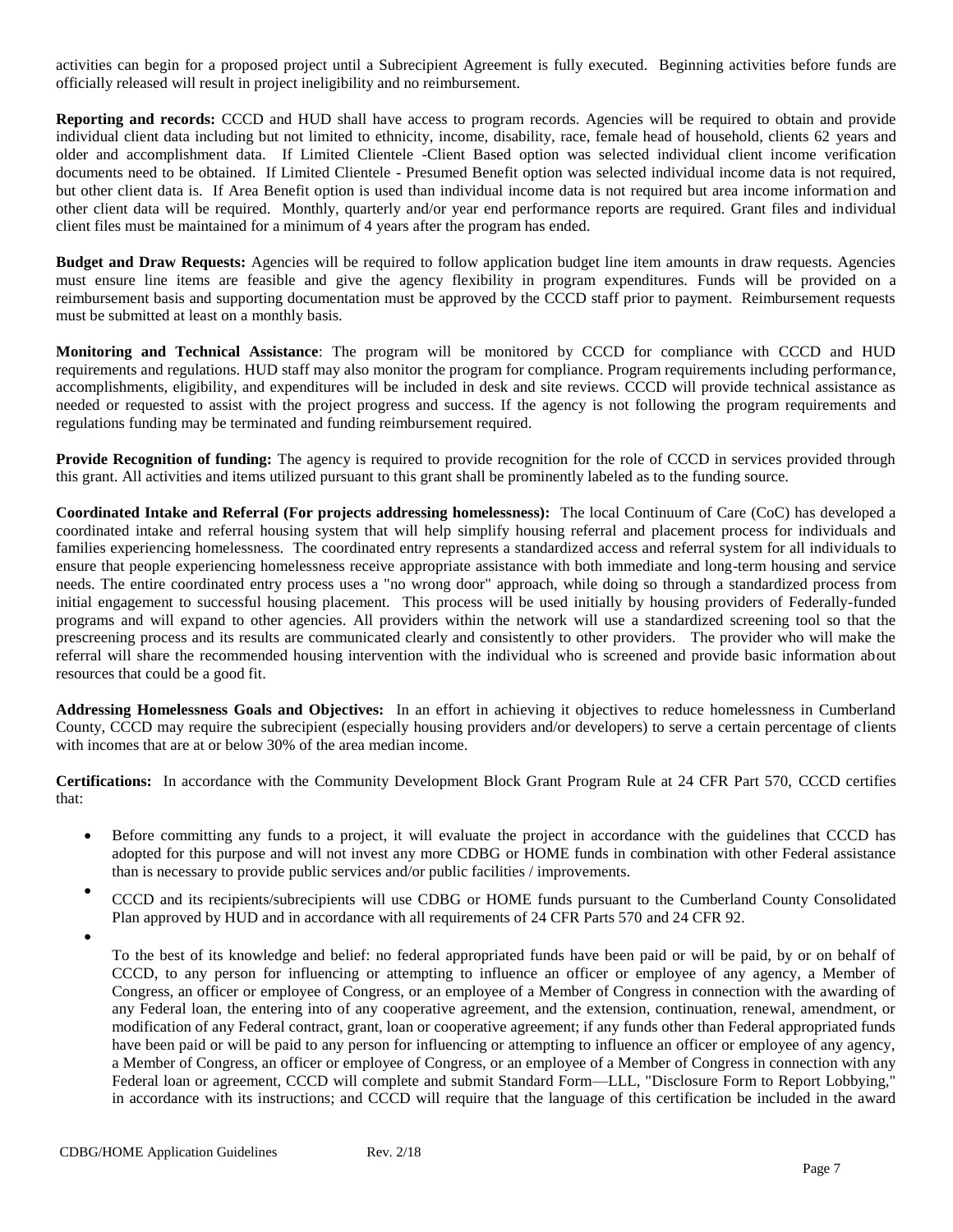documents for all subawards at all tiers (including subcontracts, subgrants, and contracts under grants, loans, and cooperative agreements) and that all subrecipients shall certify and disclose accordingly.

The information presented should not be construed as a complete list of the regulations and requirements governing CCCD financing through these programs. Upon filing an application, you acknowledge that you assume all risks of change in CCCD's rules and regulations or policies concerning this program, together with any adverse effects upon you there from and any resulting costs thereof.

# **IX. DEFINITIONS**

*Reference HUD's website for additional definitions.*

**Consolidated Plan -** A document written by a State or local government describing the housing needs of the low- and moderateincome residents, outlining strategies to meet the needs and listing all resources available to implement the strategies. This document is required to receive HUD Community Planning and Development funds.

**Continuum of Care** - The Continuum of Care (CoC) consist of a coalition of agencies and individuals that promote communitywide commitment to the goal of ending homelessness.

**Low-income family** - is defined as a family whose income does not exceed 80 percent of area median family income (MFI). (In CDBG program operations this category was referred to as "**moderate income**".)

**Very low-income family** - is defined as a family whose income does not exceed 50% of the area median family income (MFI). (In CDBG program operations this category was included as "**low income**".)

**Extremely low-income family** - is a newly created term to address the homeless population or those at risk at becoming homeless. It is defined as a family whose income does not exceed 30% of area median family income (MFI). (In CDBG program operations this category was included as "**low income**".)

**Urban County Area** - The Cumberland County urban county entitlement area includes: unincorporated areas of Cumberland County and the Towns of Falcon, Godwin, Hope Mills, Linden, Spring Lake, Stedman, and Wade.

**Program Income** - For the purposes of the CDBG or HOME program, program income means gross income that is received by either a recipient or subrecipient and has been directly generated from the use of CDBG or HOME funds. For those program incomegenerating activities that are only partially assisted with CDBG or HOME funds, such income is prorated to reflect the actual percentage of CDBG or HOME funds that were used. Examples: (Please note that this list is not exclusive and therefore other types of funds may also constitute program income.)

- Proceeds from the disposition by sale or long-term lease (15 years or more) of real property purchased or improved with grant funds.
- Proceeds from the disposition of equipment bought with grant funds.
- Gross income from the use or rental of real property that has been constructed or improved with grant funds and that is owned (in whole or in part) by the recipient or subrecipient. Costs incidental to the generation of the income are deducted from the gross income.
- Payments of principal and interest on loans made using grant funds.
- Proceeds from the sale of loans made with grant funds.
- Proceeds from the sale of obligations secured by loans made with grant funds.
- Funds collected through special assessments that are made against properties owned and occupied by non-low and moderate-income households where the assessments have been made to recover some or the entire grant portion of a public improvement.

**Public Facilities and Improvements** - Broadly interpreted to include all improvements and facilities that are either publicly owned or that are traditionally provided by the government, or owned by a nonprofit, and operated so as to be open to the general public. This would include neighborhood facilities, firehouses, public schools, and libraries. Public improvements include streets, sidewalks, curbs and gutters, parks, playgrounds, water and sewer lines, flood and drainage improvements, parking lots, utility lines, and aesthetic amenities on public property such as trees, sculptures, pools of water and fountains, and other works of art. The regulations specify that facilities that are designed for use in providing shelter for persons having special needs are considered to be public facilities (and not permanent housing), and thus are covered under this category of basic eligibility. Such shelters would include nursing homes, convalescent homes, hospitals, shelters for victims of domestic violence, shelters and transitional facilities/housing for the homeless,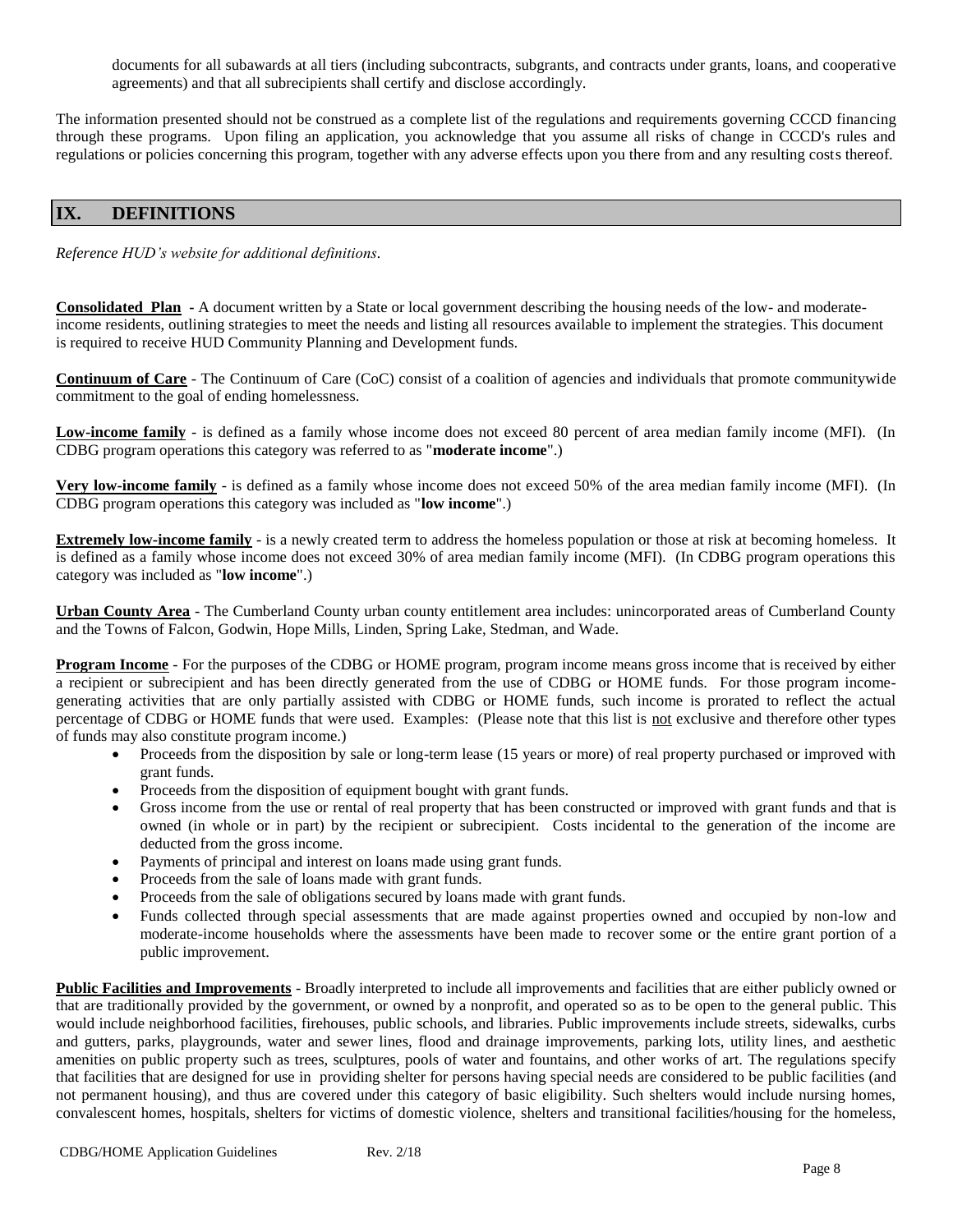halfway houses for run-away children, drug offenders or parolees, group homes for the developmentally disabled, and shelters for disaster victims.

**Reconstruction** - The rebuilding of a structure on the same site in substantially the same manner. Deviations from the original design are permitted for reasons of safety or if otherwise impractical. The structure to be reconstructed may be residential or nonresidential, and either publicly- or privately-owned. For reconstruction involving housing, the number of housing units on a site may not be increased, but the number of rooms per unit may be increased or decreased. [Note that any *decrease* in the number of units on a site may require compliance with the one-for-one replacement of L/M income dwelling units at 24 CFR part 42, subpart C.]. Reconstruction of residential structures would also permit replacing an existing substandard unit of manufactured housing with a new or standard unit of manufactured housing.

**Rehabilitation** - To restore or bring to a condition of HEALTH, SAFETY, or useful and constructive activity, primarily associated with both single and multi-family housing that is existing.

**SubGrantee** (subrecipient) - An entity who receives CDBG and/or HOME funding from Cumberland County.

# **X. THE REGULATIONS**

Other applicable rules and regulations: Regulations (CFR, Part 24), OMB Circulars A-97 (governments) and A-122 (non-profits) and HUD Guidance Notices and various reporting requirements. If you need a copy of these regulations, circulars, reporting requirements, etc., copies can be found on the HUD web site at [www.hud.gov](http://www.hud.gov/) or request copies from Cumberland County Community Development. The following are related Act, OMB Circulars and regulations that must be complied with when using grant funds. The following is a list and brief description of some of these:

FEDERAL ACT **-** Title I of the Housing and Community Development Act of 1974, as amended through 10/29/92.

#### FEDERAL REGULATIONS - CFR Title 24

- -Part 59 Environmental Review Procedures for the CDBG, Rental Rehabilitation and Housing Development Programs.
- -Part 95 Administrative Requirements for Grants and Cooperative Agreements to State, Local and Federally Recognized Indian Tribal Governments.

-Part 570 - Community Development Block Grants

- Sub Part A General Provisions
- Sub Part C Eligible Activities
- Sub Part D Entitlement Grants
- Sub Part J Grant Administration
- Sub Part K Other Program Requirements
- Sub Part O Performance Reviews

#### OMB CIRCULARS

- A-21, Cost Principles for Educational Institutions
- A-122, Cost Principles for Nonprofit Organizations
- A-110, Grants and Agreements with Institutions of Higher Education, Hospitals, and other nonprofit organizations-Uniform Administrative Requirements.
- A-133, Audits of Institutions of Higher Education and Other Nonprofit Institutions.
- \*A-129, Single Audits of State and Local Governments
- \*A-97, Cost Principles for State and Local Governments
- \*OMB Circular for Government Subrecipients

#### OTHER RELATED REGULATIONS

Disclosure Requirements - (C.F.R., Part 12 "Accountability in the Provision of HUD Assistance")

Any applicant applying for Federal assistance from HUD for a specific project or activity or that is distributing HUD assistance must disclose certain information if you have allocated/received or can reasonably expect to receive in excess of \$200,000 in aggregate, from Federal, State, or local CDBG funds during the Federal Fiscal Year.

Labor Standards Provisions (Davis-Bacon) - Construction projects receiving \$2,000 in CDBG (federal) funds will be required to comply with prevailing wage requirements.

Environmental Regulations - All funded projects will need to have an environmental review to ensure compliance with NEPA (National Environmental Protection Act) regulations. Cumberland County conducts these reviews but needs SubGrantee cooperation.

Housing One for One Replacement - If your project involves acquisition/demolition of housing, each unit (bedroom) must be replaced with similar number of affordable units. Contact our office if you need more information.

Housing Displacement/Relocation - If your project involves dislocating or relocating people or businesses, there are additional regulations so do contact our office for more information.

Other Program Requirements (570.600) **Fair Housing -** Receipt of CDBG funds also requires compliance with Public Law 99-352 and Public Law 90-294 by SubGrantee to affirmatively further fair housing.

Public Law 99-352 refers to **Title VI of the Civil Rights Act of 1964** which provides that no person in the United States shall on the ground of race, color, or national origin, be excluded from participation in, be denied the benefits of, or be subjected to discrimination under any program or activity receiving Federal financial assistance.

Public Law 90-294 refers to **Title VIII of the Civil Rights Act of 1969**, popularly known as the **Fair Housing Act**, which provides that it is the policy of the United States to provide, within constitutional limitations, for fair housing throughout the United States and prohibits any persons from discriminating in the sale or rental of